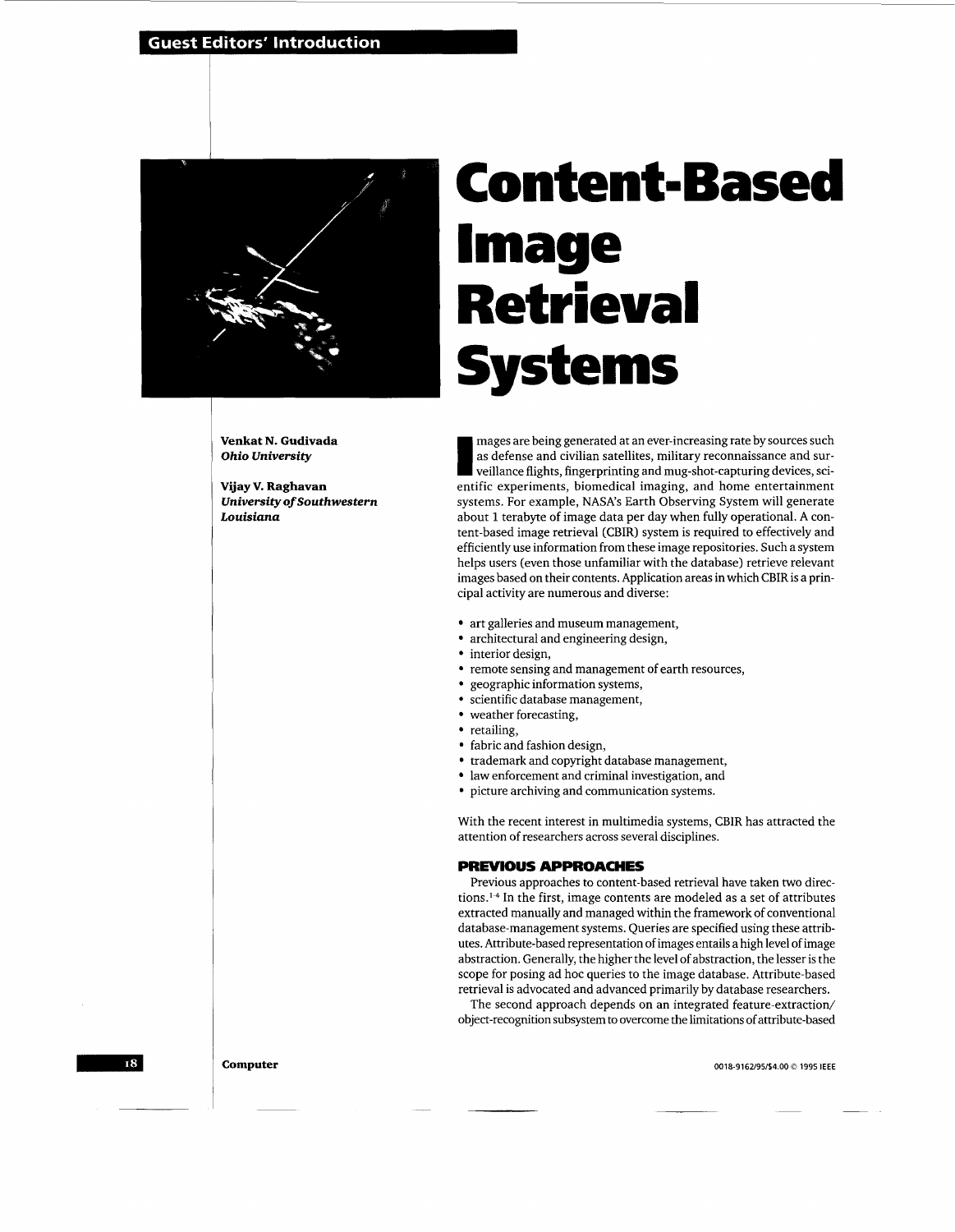retrieval. This subsystem automates the feature-extraction and object-recognition task that occurs when the image is inserted into the database. However, automated approaches to object recognition are computationally expensive, difficult, and tend to be domain specific. This approach is advanced primarily by image-interpretation researchers.

# **RECENT RESEARCH**

Recent CBIR research recognizes the need for synergy between these two approaches. Toward this goal, efforts draw upon ideas from areas such as knowledge-based systems, cognitive science, user modeling, computer graphics, image processing, pattern recognition, databasemanagement systems, and information retrieval. This confluence of ideas has culminated in the introduction of novel image representations and data models, efficient and robust query-processing algorithms, intelligent query interfaces, and domain-independent system architectures. These advances have brought CBIR systems from their infancy to a state of reasonable maturity.

# **Primitive versus logical**

Current approaches to CBIR differ in terms of which image features are extracted, the level of abstraction manifested in the features, and the degree of desired domain independence. There are two major categories of features: primitive and logical. Primitive, or low-level, image features such as object centroids and boundaries can be extracted automatically or semiautomatically. Logical features are abstract representations of images at various lev-

els of detail. Some logical features may be synthesized from primitive features whereas others can only be obtained through considerable human involvement. Logical features denote the deeper domain semantics manifested in the images.

# **Trade-off** *5*

In developing CBIR systems, there is an inherent trade-off between the degree of automation desired for feature extraction and the level of domain independence realized in the system. CBIR systems can be developed with emphasis on automatic and dynamic feature extraction. Although

some features may be determined a priori, these systems can dynamically compute the required primitive features and synthesize the logical ones, both under the guidance of a domain expert. This approach is ambitious and aims at sophisticated CBIR; systems employing this approach are most suitable for applications involving relatively small image collections and when retrieval is performed exclusively by domain experts. We call this the *dynamicfeatureextraction* approach.

CBIR systems can also be developed that achieve a reasonable degree of domain independence at the cost of not having a completely automated system for feature extraction. We refer to this approach as *a priori feature extraction.* **A** set of primitive features is extracted, and all logical features are derived onlywhen the image is inserted into the database. Primitive features are typically derived semiautomatically, while the logical features are extracted manually or semiautomatically. Queries are processed using both primitive and logical features.

#### **Query classes**

classes<sup>5</sup> facilitate CBIR through retrieving by Regardless of which approach is used, generic query

- color.
- texture,
- sketch.
- shape,
- volume.
- spatial constraints,
- browsing,
- objective attributes.
- subjective attributes,
- motion.
- text, and
- domain concepts.

*An* image retrieval system featuring all these query classes will have reasonable generality for dealing with diverse applications.

Color and texture queries let users select images containing objects specified accordingly. The notion of an image object is domain dependent and represents a semantic entity of interest in an application. Retrieval by sketch lets users outline an image and then retrieves a like image from the database. This class can be thought of as retrieving images by matching the dominant edges. The

> shape class of queries has a counterpart in **3D** images referred to as *Retrieval by Volume.* The spatial constraints category deals with a class of queries based on spatial and topological relationships among the objects in an image. These relationships may span a broad spectrum ranging from directional relationships to adjacency, overlap, and containment involving a pair of objects or multiple objects.

Retrieval by browsing is performed when users are vague about their retrieval needs or are unfamiliar with the structure and types of information available in the image database. The objective attributes

query uses attributes like the date of image acquisition or the number of bedrooms in a residential floor-plan image and is similar to Structured Query Language retrieval in conventional databases. Retrieval is based on an *exact match* of attribute values. In contrast, a subjective attributes query is characterized by the presence of attributes that may be interpreted differently by each user. For example, in a mug-shot database, the attribute *eyebrow shape* assumes one of three values: arched, normal, or straight. One user may assign the normal value for the eyebrow shape, while another may interpret the value as arched.

Retrieval by motion facilitates retrieving spatiotemporal image sequences depicting a domain phenomenon that varies in time or geographic space. Some applications require retrieving images based on associated text. Such

<mark>t</mark>urrent<br>• approaches **differ in terms of image features extracted, their level of abstraction. and the degree of domain**  independence.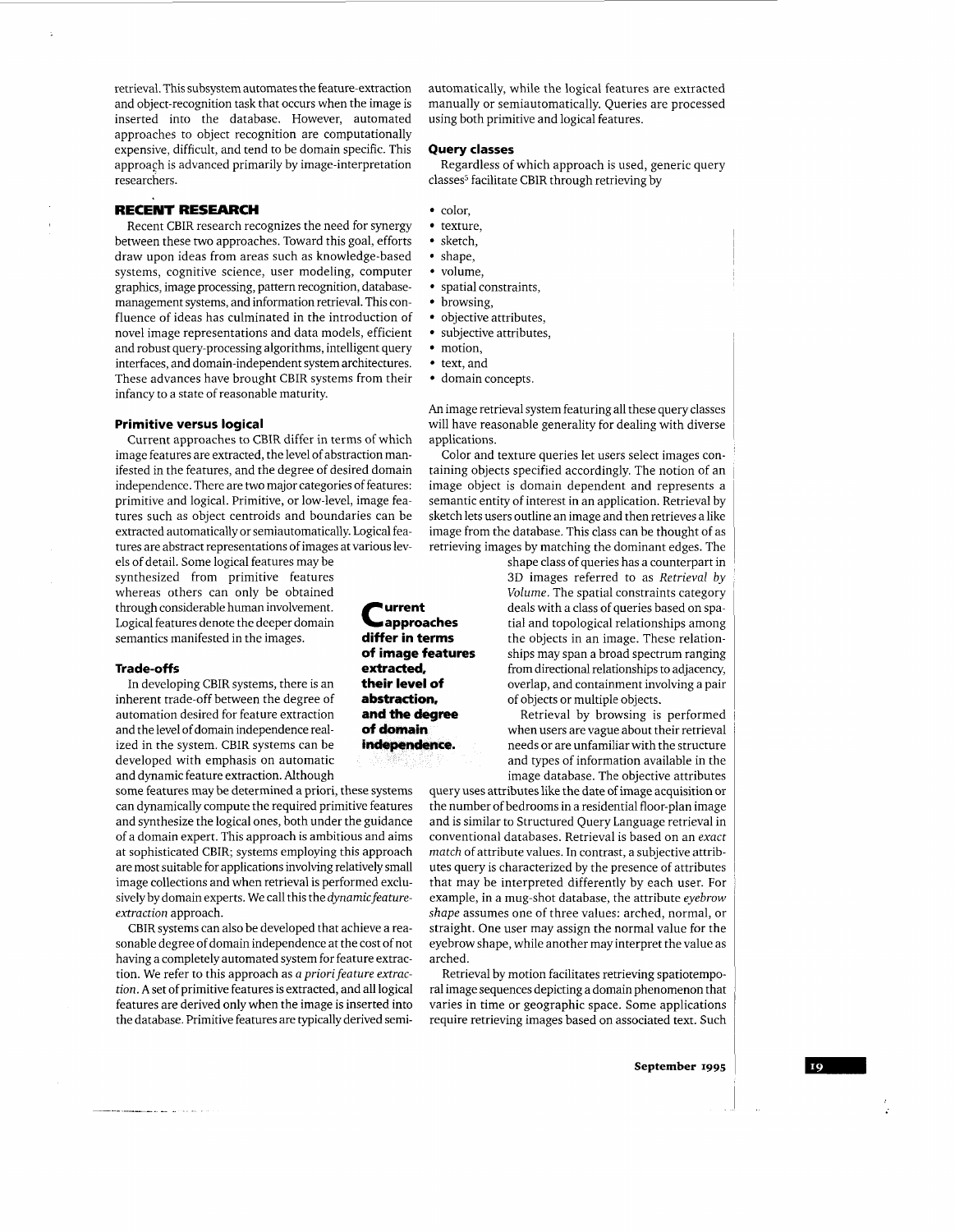a need is modeled by retrieval by text. Note that processing this query involves natural language processing and information retrieval techniques.<sup>6</sup>

The above query classes can be used as fundamental operators in formulating a class of complex queries referred to as *Retrieval* by *Domain Concepts.* An example of this is "Retrieve images of snow-covered mountains."

Not all the above generic query classes are necessary, however, for a given image retrieval application. For example, a real estate marketing application may require only retrieval by browsing, objective attributes, shape, and spatial constraints. In such a case, the a priori featureextraction approach helps generate an application-specific system from a generic one by retaining only the necessary query classes. Though this approach doesn't entail the level of sophistication of the dynamic featureextraction approach, it appears to be the most promising and realistic. Since users are not expected to be familiar with the image-interpretation task, the a priori featureextraction approach has broader appeal and suits naive and casual users.

It should be emphasized that true CBIR can only be achieved by synergistically employing various generic query classes in a way transparent to the user. In other words, Retrieval by Domain Concepts queries need to be

expressed as a composition of the fundamental operators in a domain-independent way without involving<br>
the user. Furthermore,<br> **the user.** Furthermore,<br> **the local in CPIP** images don't occur in isola- **isolation; CBIR**  tion; CBIR issues must be **issues must be**  addressed in a broader **addressed in a**  information retrieval con- **broader informa**text. For example, diagnostic medical images are **context.**  retrieved not only in terms of image contents but also

**tion retrieval** 

in terms of other information associated with the images (like text describing a physician's diagnosis, treatment plan, and the final outcome). Hence, from the physician's viewpoint, the text associated with diagnostic medical images is as central as the content of the image itself. Therefore, information retrieval techniques<sup>6</sup> have an important complementary role in CBIR.

### **IMPORTANT RESEARCH** *AREAS*

Although recent progress in CBIR is impressive, exploring the following areas will help realize its full potential.

#### **Data modeling**

An expressive data model is at the heart of the CBIR system. This model determines supported query classes and the range of applications that can thus be modeled. A data model for CBIR should feature a rich set of modeling constructs to capture the information necessary for processing the types of query classes discussed earlier. Existing data models are not comprehensive and thus are inadequate for domain-independent CBIR.

# 1 **Logical features and algorithms**

1 Domain-independent and storage-efficient logical fea-

tures are required to realize the data model. Furthermore, efficient and robust algorithms based on logical features must be devised for processing various generic queries interactively.

# **Query-specif ication scheme**

Domain experts will probably prefer a sophisticated graphical interface for specifying queries. This interface should support several generic query classes, with query specification for each class based on natural and efficient schemes. These schemes should be integrated under a graphical environment to provide a unified view of querying the image database.

In contrast, casual and naive users may prefer to specify their queries by using natural language. For example, it is far easier to express a query such as "Show me images of snow-covered mountains" in natural language than it is to sketch an image of a mountain and sprinkle it with snow texture. Mapping such a natural language query onto generic query classes remains to be investigated.

The interface should also display query results in a context that makes them easier to interpret. Information-filtering and user-modeling techniques have a major role in refining user queries and determining their general context.

#### **Similarity-based retrieval**

One of the main differences between an image retrieval system and a database system is the former's ability to rank-order database images by the degree of similarity with the query image (that is, similarity-based retrieval<sup>5</sup>). Database systems typically process queries based on exact match. **A** theoretical framework for similarity-based retrieval should be developed.

# **Access structures for logical features**

When an image database is on the order of tens of thousands of images, suitable access structures and methods become critical for efficient query processing. Such access schemes should help retrieve only those images from secondary or tertiary storage that have the most potential for being relevant to the user's query. In essence, access schemes should act as filters in eliminating nonrelevant images while ensuring that the relevant ones are not dismissed. Query-processing algorithms are applied only to images that pass through the filter. Existing access schemes are based on spatial access methods and assume that all image features are numeric and represent images as points in multidimensional space. However, not all image features are numeric. Novel access structures and methods must be devised.

# **Eliciting relevance feedback and improving retrieval effectiveness**

Since subjectivity and imprecision are usually associated with specifymg and interpreting subjective attributes, the query processor should be designed to deal interactively with these problems at the query specification or processing time.'The query interface may be designed to function as a knowledge-based system to guide users through the query-specification process and to facilitate user-relevance feedback and incremental query reformu-

1 **Computer**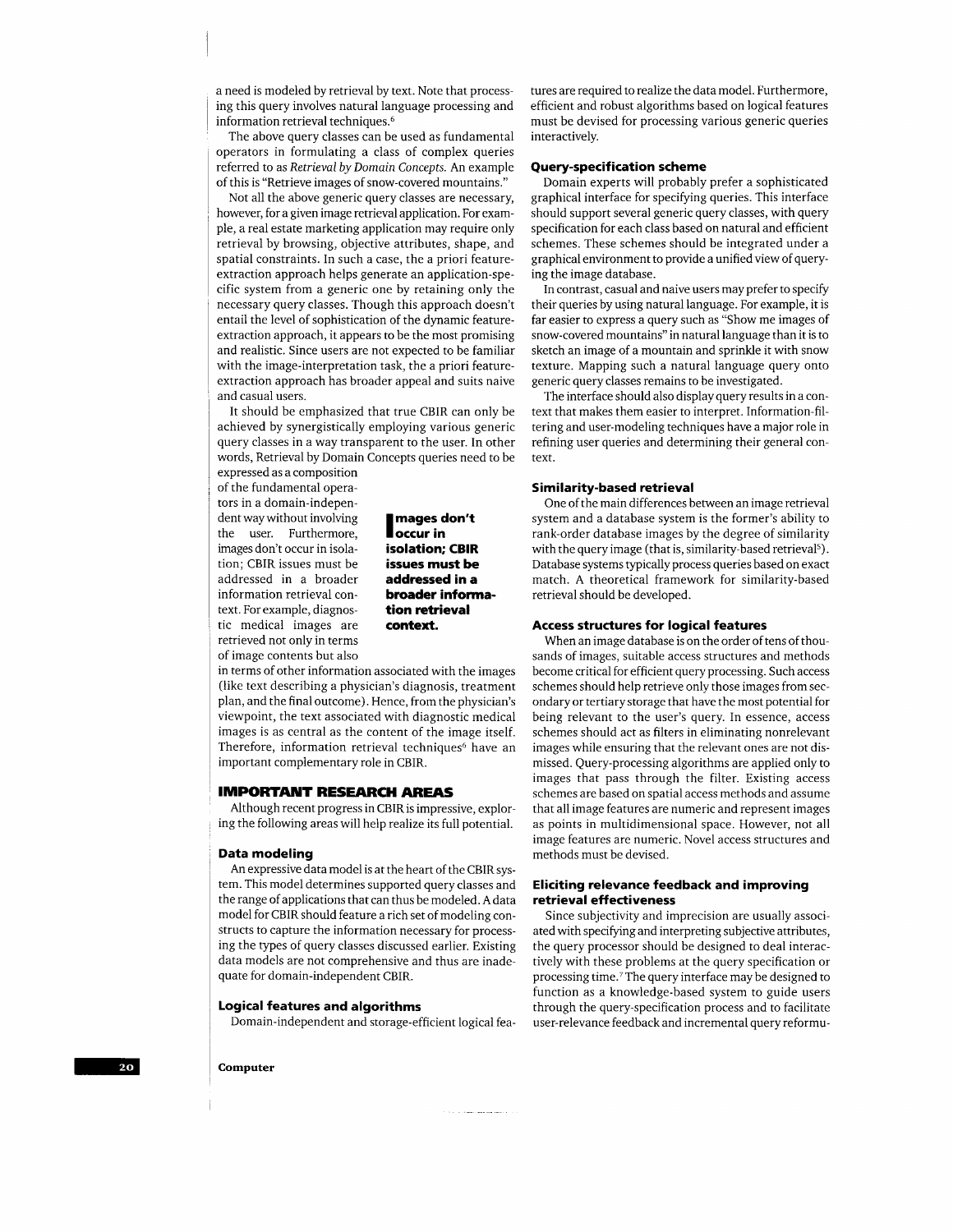lation. User involvement in providing the relevance feedback should be at a conceptual level. That is, users should not be forced to explain feedback in terms of low-level image features. For example, the user may provide relevance feedback by simply labeling a set of retrieved images relevant, nonrelevant, or somewhat relevant. Although there appears to be no research in this direction, Jung and Gudivada' is a starting point.

#### **Distributed aspects**

With the existence of the information superhighway, image repositories are likely to exist and evolve in a decentralized fashion. Methods must be investigated to provide network-transparent access to such distributed image collections. This aspect does not seem to have been investigated.

# **Tools for feature extraction and semantics capture**

Easy-to-use automated tools for extracting primitive features and semiautomated tools for capturing logical features are indispensable for developing large, realistic image retrieval applications. Comprehensive tools are yet to emerge.

### **Performance and usability issues**

Three aspects of interest in this context are effectiveness, efficiency, and usability. *Effectiveness* is a measure of the relevance of retrieved images to a query as perceived by a user. System responsiveness and interactivity for various user queries are measured by the *efficiency* factor. *Usability* methods are useful for measuring and evaluating human performance and preference in using the CBIR system. Suitable metrics should be developed to characterize these factors.

# **IN THIS ISSUE**

This theme issue provides a sampling of current CBIR research. Its five articles collectively address various CBIR issues. "Query by Image and Video Content: The QBIC System" by Flickner et al. provides a good introduction to the subject. QBIC is a comprehensive, operational CBIR system based on the a priori feature extraction approach. The features are extracted semiautomatically. The mature QBIC system allows queries on large image and video databases based on example images, user-constructed sketches and drawings, color and texture patterns, and camera and object motion. The ideas presented here will be useful to practicing engineers interested in developing CBIR systems.

Brink, Marcus, and Subrahmanian's "Heterogeneous Multimedia Reasoning" addresses CBIR issues in a broader context and proposes certain principles around which multimedia database systems can be built in a domainindependent fashion. The authors propose a framework based on the notion of media abstraction, which plays a pivotal role in defining access structures, query language, and query-processing algorithms. Their MACS system is an implementation of this framework and provides a stand-alone basis for querying multimedia databases. The authors also illustrate how MACS can be expanded to access a variety of databases, data structures, and general

software packages using Hermes, a framework for general problem solving. This system is also based on the a priori feature-extraction approach through manually extracted features.

In the third article, "Chabot: Retrieval from a Relational Database of Images," Ogle and Stonebraker report on a project that integrates a relational database system with content analysis techniques. The system design is based on the a priori feature-extraction approach, with features

extracted automatically. This article demonstrates how text-based search cri**he data model** teria can combine with **should feature** content-based criteria to **a rich set of mod-** achieve good retrieval achieve good retrieval **eling constructs** results. In the current ver**to capture the sion, content analysis is pri-**<br>**information marily** based on color **information** marily based on color **necessary for** histograms, and query**processing query** optimization techniques **classes.** are used to minimize the number of histograms considered when a query is

processed. The Chabot system is designed to eventually manage an image database comprising over 500,000 digitized multiresolution images.

In "Automatic Indexing and Content-Based Retrieval of Captioned Images," Srihari examines the role of text as collateral information for image feature extraction and content-based retrieval. She describes the Piction system, which uses the photograph caption to identify human faces in the photograph. Piction illustrates how information from both text and images can be used to compute similarity between a query and database images. The system is based on the a priori feature-extraction approach with automatically extracted features.

Finally, Mehrotra and Gary's "Similar-Shape Retrieval in Shape Data Management" examines the key issues involved in rigid or articulated shape descriptions, similarity measures, and indexing schemes. It describes a technique for matching similar shapes and an associated prototype system to demonstrate how key issues are resolved in designing a typical shape retrieval system.

WE HOPE THAT THIS ISSUE succeeds in exposing readers to current developments in CBIR and helps stimulate further research in this scientifically exciting and commercially important field. **I** 

#### **Acknowledgments** ~~ ~~~~~~ ~~~~

The initial impetus for our CBIR research came from the US Army Research Office (ARO) through Grant No. DAAL03-89-G-0118. We acknowledge the support of ARO and thank David Hislop for his encouragement. We also thank the article reviewers for their professionalism and insightful, detailed reviews, and for responding under stringent time constraints. Ted Lewis, Ed Parrish, and Joan Francioni are acknowledged for their timely help in guiding us through the steps involved in bringing out this theme issue.

**September 1995**